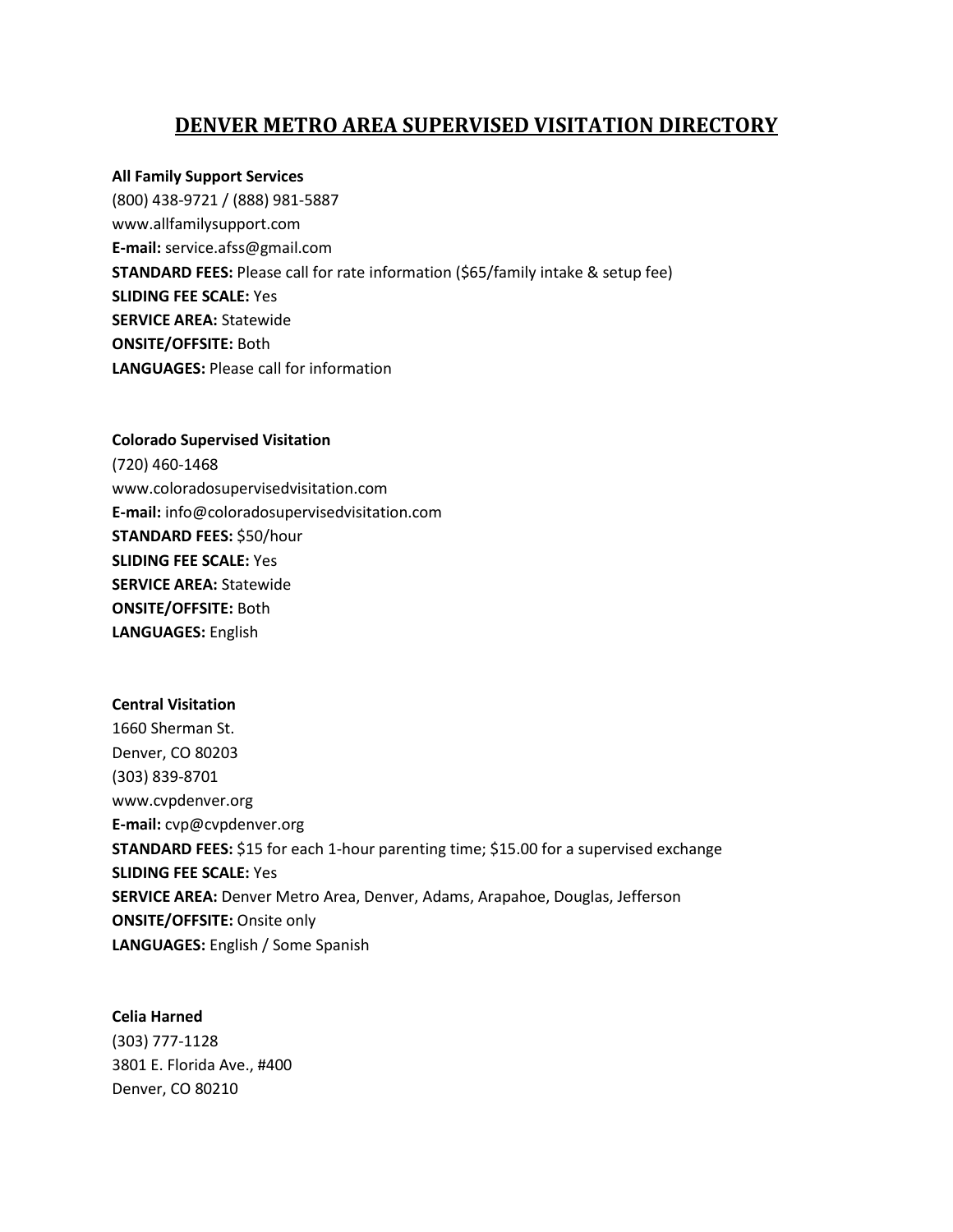**E-mail:** harnedc@msn.com **STANDARD FEES:** \$50/hour **SLIDING FEE SCALE:** Yes **SERVICE AREA:** Denver Metro Area including Adams, Jefferson, Arapahoe and Douglas **ONSITE/OFFSITE:** Offsite only **LANGUAGES:** English

#### **Karlis Family Center**

1777 Kipling Street Lakewood, CO 80215 (303) 462-1060 www.thefamilytree.org

#### **Cynthia Roberts**

(720) 606-3424 robertsfamilyresolution@gmail.com **STANDARD FEES:** Please contact for rate information. **SLIDING SCALE FEE:** Yes. **SERVICE AREA:** Castle Rock, Lone Tree, Parker, Aurora, Highlands Ranch, Littleton, Denver, Cherry Creek, Englewood, and Glendale **ONSITE/OFFSITE:** Offsite **LANGUAGES:** English and Spanish

**Deborah Sheard** (303) 912-7005 **E-mail:** neutral-grounds@hotmail.com Please call for any information.

#### **TJN Supervision Specialists**

1501 Wazee Street, Suite 1C Denver, CO 80202 (303) 949-6804 / (303) 446-0958 www.tjnsupervision.com **E-mail:** tjnsupervision@gmail.com **STANDARD FEES:** \$50/hour **SLIDING FEE SCALE:** Yes **SERVICE AREA:** Denver Metro Area **ONSITE/OFFSITE:** Offsite only